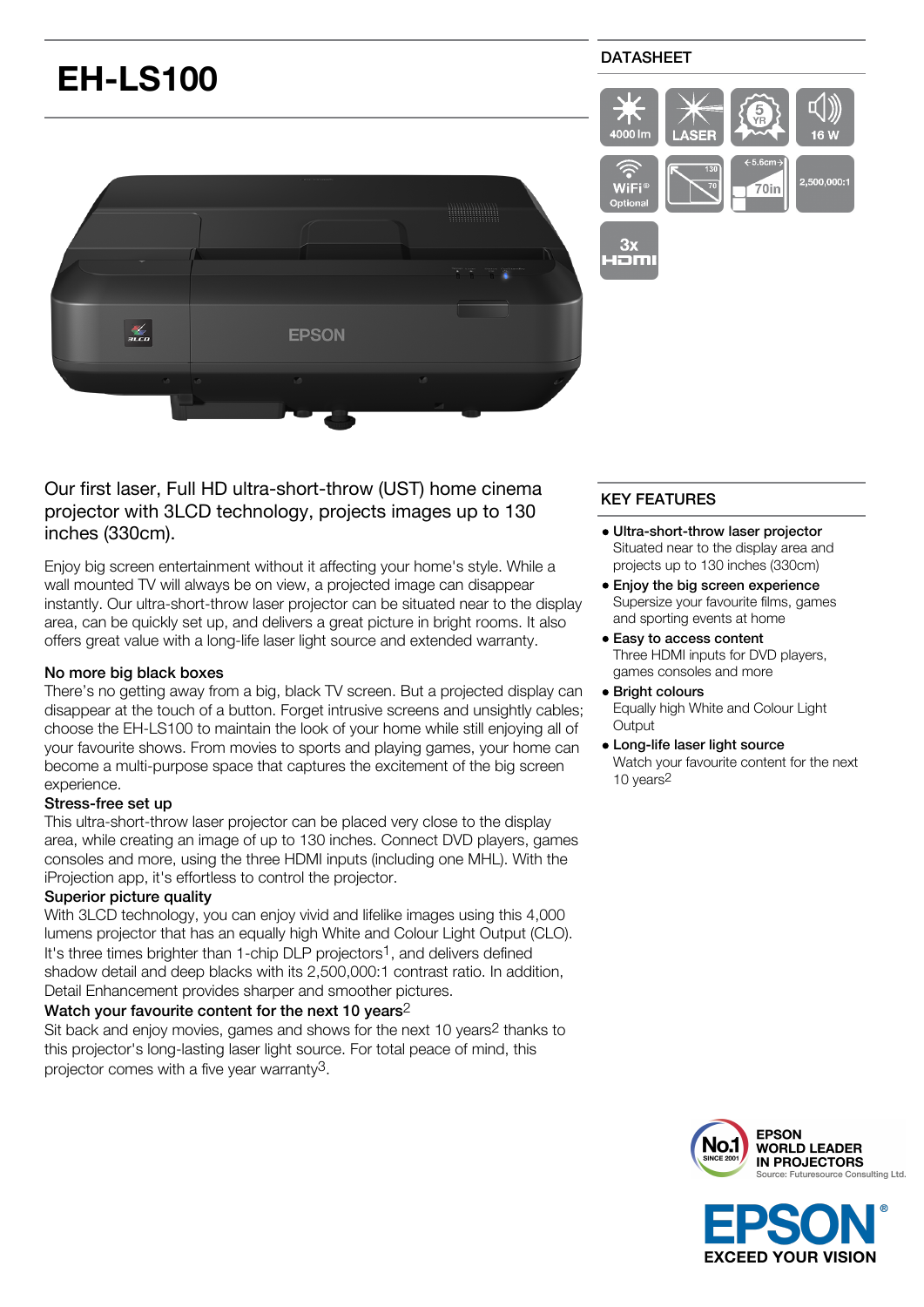# PRODUCT SPECIFICATIONS

| <b>TECHNOLOGY</b>           |                                                                                               |  |
|-----------------------------|-----------------------------------------------------------------------------------------------|--|
| <b>Projection System</b>    | 3LCD Technology, RGB liquid crystal shutter                                                   |  |
| <b>LCD Panel</b>            | 0.67 inch with MLA (D10)                                                                      |  |
| <b>IMAGE</b>                |                                                                                               |  |
| <b>Colour Light Output</b>  | 4,000 lumen- 2,800 lumen (economy)                                                            |  |
| White Light Output          | 4,000 lumen - 2,800 lumen (economy)                                                           |  |
| Resolution                  | Full HD, 1920 x 1200, 16:10                                                                   |  |
| <b>Contrast Ratio</b>       | 2,500,000:1                                                                                   |  |
| <b>Keystone Correction</b>  | Manual vertical: $\pm$ 3°, Manual horizontal $\pm$ 3°                                         |  |
| <b>Colour Reproduction</b>  | Upto 1.07 billion colours                                                                     |  |
| <b>High Definition</b>      | Full HD                                                                                       |  |
| <b>Aspect Ratio</b>         | 16:10                                                                                         |  |
| Light source                | Laser                                                                                         |  |
| Laser Light source          | 20,000 Hours Durability High, 30,000 Hours Durability Eco                                     |  |
| <b>OPTICAL</b>              |                                                                                               |  |
| <b>Projection Ratio</b>     | $0.27 - 0.37:1$                                                                               |  |
| Zoom                        | Digital, Factor: 1.35                                                                         |  |
| Image Size                  | 70 inches - 130 inches                                                                        |  |
|                             | Projection Distance Wide/Tele 0.41 m - 0.78 m (90 inch screen)                                |  |
| <b>Focal Distance</b>       | $4.2 \text{ mm}$                                                                              |  |
| Focus                       | Manual                                                                                        |  |
| <b>CONNECTIVITY</b>         |                                                                                               |  |
| <b>USB Display Function</b> | 2 in 1: Image / Mouse                                                                         |  |
| Interfaces                  | USB 2.0 Type A (2x), USB 2.0 Type B, RS-232C, Ethernet interface (100 Base-TX / 10 Base-T),   |  |
|                             | Wireless LAN IEEE 802.11b/g/n (optional), VGA in, VGA out, HDMI in (3x), Composite in, MHL,   |  |
|                             | Stereo mini jack audio out, Stereo mini jack audio in (2x)                                    |  |
| Epson iProjection App       | Ad-Hoc / Infrastructure                                                                       |  |
| <b>ADVANCED FEATURES</b>    |                                                                                               |  |
| 2D Colour Modes             | Dynamic, Cinema, Bright Cinema                                                                |  |
| Features                    | Built-in speaker, Digital zoom, Instant on/off, JPEG Viewer, Long light source life, PC Free, |  |
|                             | Wireless LAN capable, iProjection App                                                         |  |
| <b>GENERAL</b>              |                                                                                               |  |
| <b>Energy Use</b>           | 423 W, 332 W (economy), 0.5 W (standby), On mode power consumption as defined in JBMS-        |  |
|                             | 84 342 W                                                                                      |  |
| <b>Product dimensions</b>   | 494 x 437 x 188 mm (Width x Depth x Height)                                                   |  |
| Product weight              | 11 kg                                                                                         |  |
| Noise Level                 | Normal: 39 dB (A) - Economy: 30 dB (A)                                                        |  |
| Loudspeaker                 | 16 W                                                                                          |  |
| Colour                      | Black                                                                                         |  |
| <b>OTHER</b>                |                                                                                               |  |
| Warranty                    | 60 months Carry in or 12,000 h                                                                |  |
|                             |                                                                                               |  |

#### **EH-LS100**

# WHAT'S IN THE BOX

- Main unit
- Remote control incl. batteries
- Power cable
- CD Manual
- Quick Start Guide
- Warranty Documents